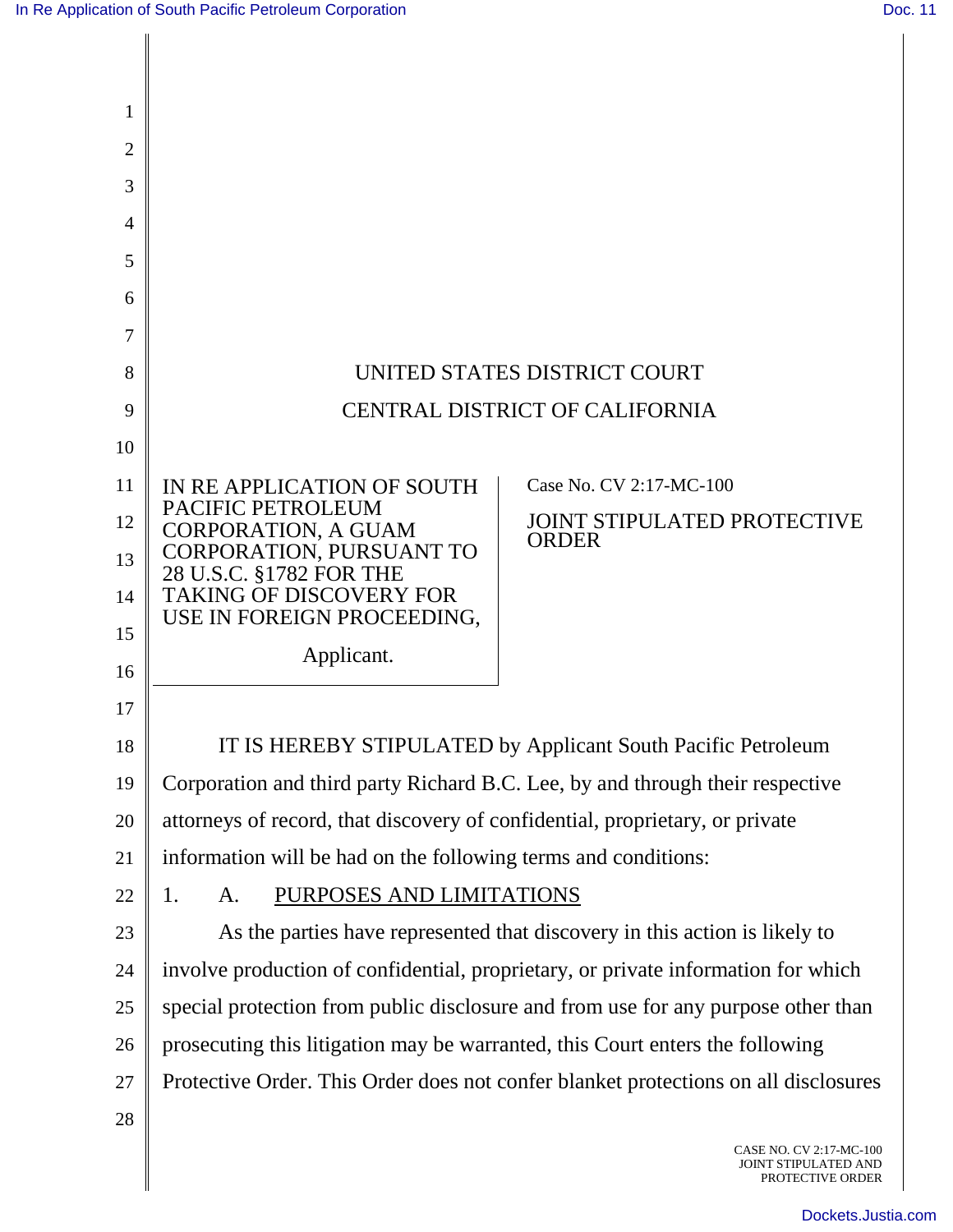1 2 3 4 5 6 7 or responses to discovery. The protection it affords from public disclosure and use extends only to the limited information or items that are entitled to confidential treatment under the applicable legal principles. Further, as set forth in Section 12.3, below, this Protective Order does not entitle the parties to file confidential information under seal. Rather, when the parties seek permission from the court to file material under seal, the parties must comply with Civil Local Rule 79-5 and with any pertinent orders of the assigned District Judge and Magistrate Judge.

8

### B. GOOD CAUSE STATEMENT

9 10 11 12 13 14 15 16 17 18 19 20 21 In light of the nature of the claims and allegations in this case and the parties' representations that discovery in this case will involve the production of confidential records, and in order to expedite the flow of information, to facilitate the prompt resolution of disputes over confidentiality of discovery materials, to adequately protect information the parties are entitled to keep confidential, to ensure that the parties are permitted reasonable necessary uses of such material in connection with this action, to address their handling of such material at the end of the litigation, and to serve the ends of justice, a protective order for such information is justified in this matter. The parties shall not designate any information/documents as confidential without a good faith belief that such information/documents have been maintained in a confidential, non-public manner, and that there is good cause or a compelling reason why it should not be part of the public record of this case.

22

## 2. DEFINITIONS

23 24 25 26 2.1 Action: The instant action: In re Application of South Pacific Petroleum Corporation, a Guam corporation, pursuant to 28 U.S.C. §1782 for the taking of discovery for use in foreign proceeding, Case No. 2:17-MC-100 in the Central District of California.

- 27
- 28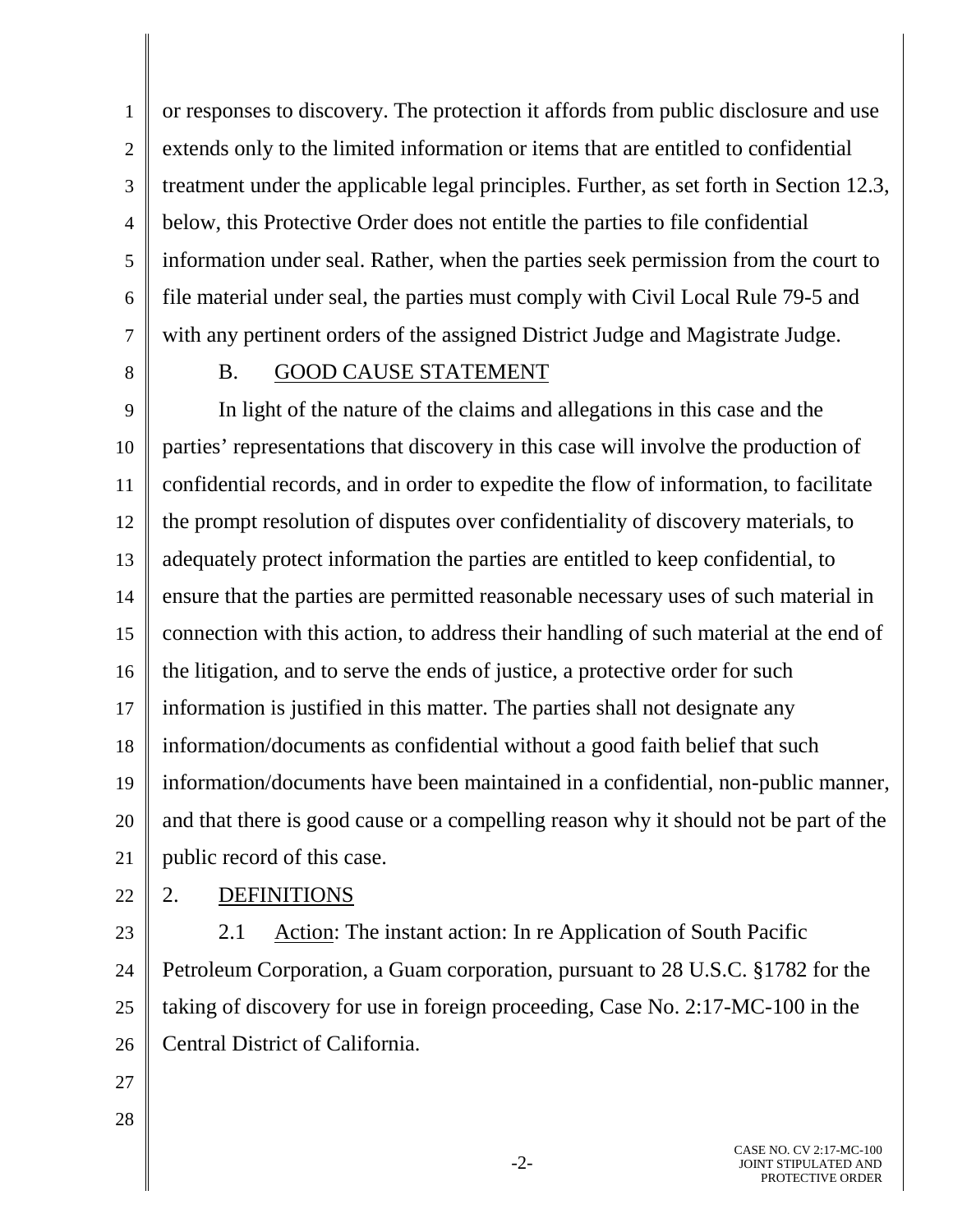1 2 3 4 5 6 7 8 9 10 11 12 13 14 15 16 17 18 19 20 21 22 23 24 25 26 27 28 CASE NO. CV 2:17-MC-100 2.2 Foreign Action: The foreign proceeding for which discovery is sought: Case No. 2015 Gahap 514235, Claim for Redemption of Convertible Bonds in Seoul High Court in the Republic of Korea. 2.3 Challenging Party: a Party or Non-Party that challenges the designation of information or items under this Order. 2.4 "CONFIDENTIAL" Information or Items: information (regardless of how it is generated, stored or maintained) or tangible things that qualify for protection under Federal Rule of Civil Procedure 26(c), and as specified above in the Good Cause Statement. 2.5 Counsel: Outside Counsel of Record and House Counsel (as well as their support staff). 2.6 Designating Party: a Party or Non-Party that designates information or items that it produces in disclosures or in responses to discovery as "CONFIDENTIAL." 2.7 Disclosure or Discovery Material: all items or information, regardless of the medium or manner in which it is generated, stored, or maintained (including, among other things, testimony, transcripts, and tangible things), that are produced or generated in disclosures or responses to discovery in this matter. 2.8 Expert: a person with specialized knowledge or experience in a matter pertinent to the litigation who has been retained by a Party or its counsel to serve as an expert witness or as a consultant in this Action. 2.9 House Counsel: attorneys who are employees of a party to this Action. House Counsel does not include Outside Counsel of Record or any other outside counsel. 2.10 Non-Party: any natural person, partnership, corporation, association, or other legal entity not named as a Party to this action. 2.11 Outside Counsel of Record: attorneys who are not employees of a party to this Action but are retained to represent or advise a party to this Action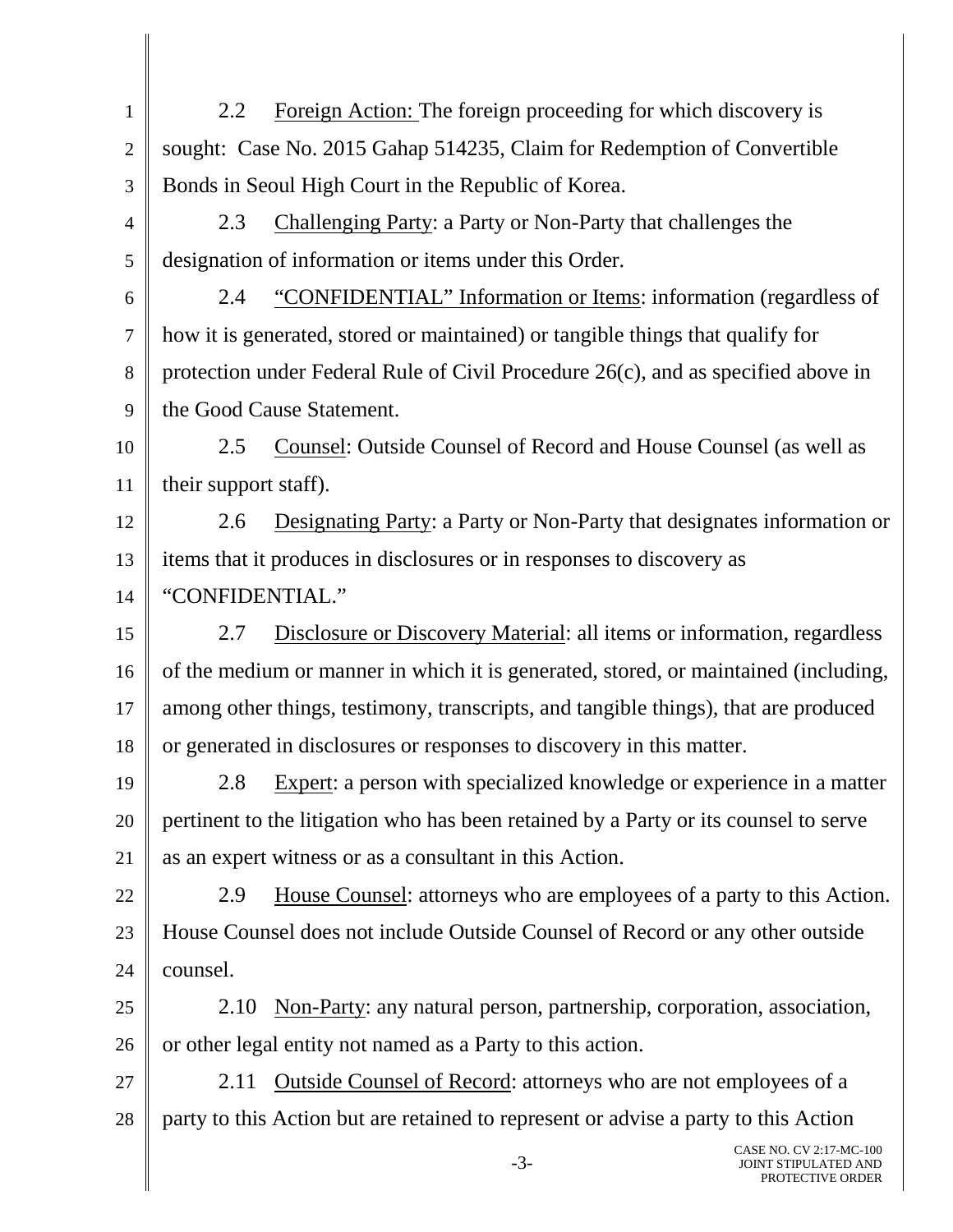and have appeared in this Action on behalf of that party or are affiliated with a law firm which has appeared on behalf of that party, and includes support staff.

3 4 5 2.12 Party: any party to this Action, including all of its officers, directors, employees, consultants, retained experts, and Outside Counsel of Record (and their support staffs).

6 7 2.13 Producing Party: a Party or Non-Party that produces Disclosure or Discovery Material in this Action.

8 9 10 11 2.14 Professional Vendors: persons or entities that provide litigation support services (e.g., photocopying, videotaping, translating, preparing exhibits or demonstrations, and organizing, storing, or retrieving data in any form or medium) and their employees and subcontractors.

12 13 2.15 Protected Material: any Disclosure or Discovery Material that is designated as "CONFIDENTIAL."

14 15 2.16 Receiving Party: a Party that receives Disclosure or Discovery Material from a Producing Party.

16 3. SCOPE

17 18 19 20 21 22 The protections conferred by this Order cover not only Protected Material (as defined above), but also (1) any information copied or extracted from Protected Material; (2) all copies, excerpts, summaries, or compilations of Protected Material; and (3) any deposition testimony, conversations, or presentations by Parties or their Counsel that might reveal Protected Material, other than during a court hearing or at trial.

23

1

2

24 25 Any use of Protected Material during a court hearing or at trial shall be governed by the orders of the presiding judge. This Order does not govern the use of Protected Material during a court hearing or at trial.

26 4. DURATION

27 28 Even after final disposition of this litigation, the confidentiality obligations imposed by this Order shall remain in effect until a Designating Party agrees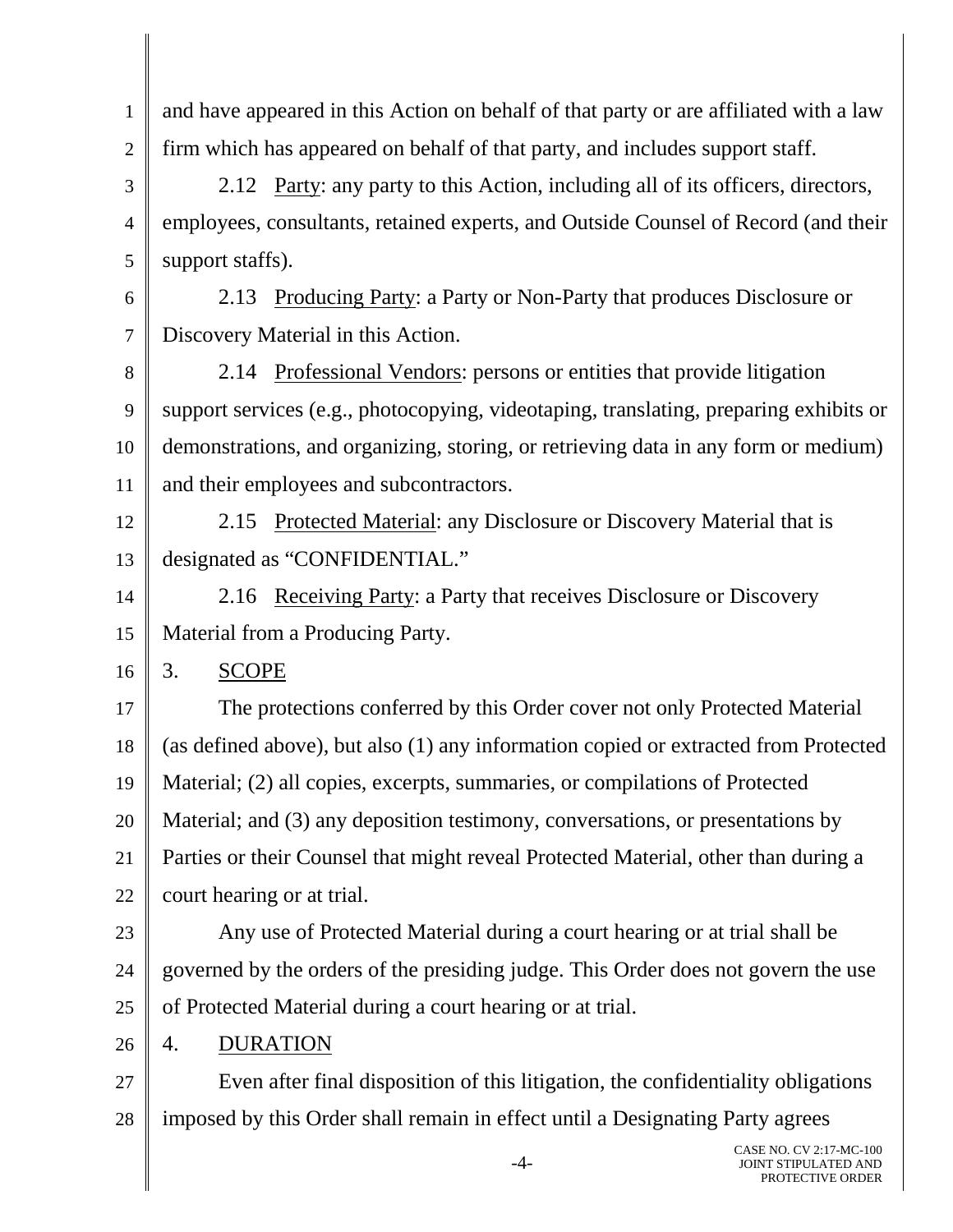1 2 3 4 5 6 otherwise in writing or a court order otherwise directs. Final disposition shall be deemed to be the later of (1) dismissal of all claims and defenses in the Action or Foreign Action, with or without prejudice; and (2) final judgment herein after the completion and exhaustion of all appeals, rehearings, remands, trials, or reviews of this Action or the Foreign Action, including the time limits for filing any motions or applications for extension of time pursuant to applicable law.

7

## 5. DESIGNATING PROTECTED MATERIAL

8 9 10 11 12 13 14 15 5.1 Exercise of Restraint and Care in Designating Material for Protection. Each Party or Non-Party that designates information or items for protection under this Order must take care to limit any such designation to specific material that qualifies under the appropriate standards. The Designating Party must designate for protection only those parts of material, documents, items, or oral or written communications that qualify so that other portions of the material, documents, items, or communications for which protection is not warranted are not swept unjustifiably within the ambit of this Order.

16 17 18 19 20 Mass, indiscriminate, or routinized designations are prohibited. Designations that are shown to be clearly unjustified or that have been made for an improper purpose (e.g., to unnecessarily encumber the case development process or to impose unnecessary expenses and burdens on other parties) may expose the Designating Party to sanctions.

21 22 23 If it comes to a Designating Party's attention that information or items that it designated for protection do not qualify for protection, that Designating Party must promptly notify all other Parties that it is withdrawing the inapplicable designation.

24 25 26 27 28 5.2 Manner and Timing of Designations. Except as otherwise provided in this Order (see, e.g., second paragraph of Section 5.2(a) below), or as otherwise stipulated or ordered, Disclosure or Discovery Material that qualifies for protection under this Order must be clearly so designated before the material is disclosed or produced.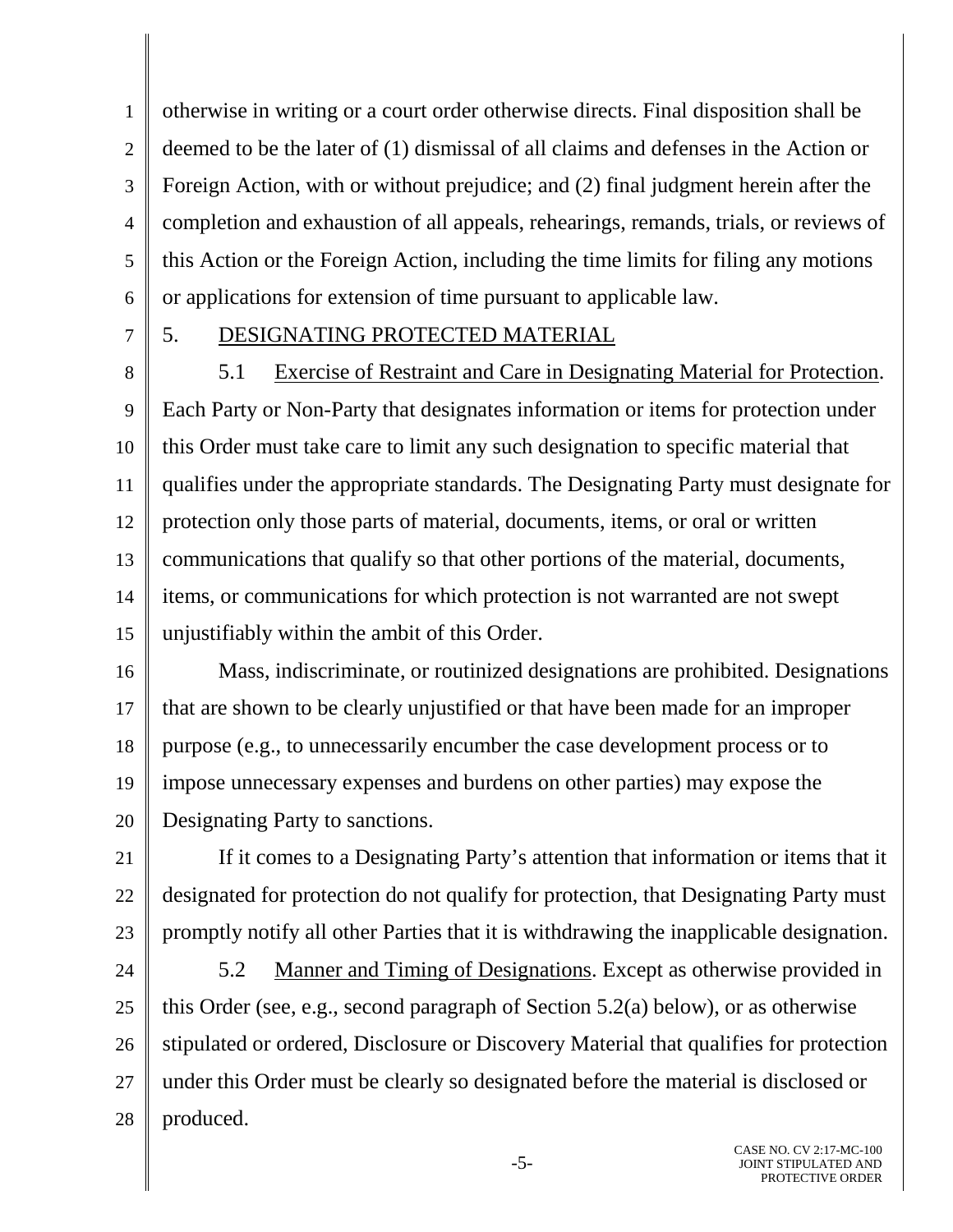Designation in conformity with this Order requires:

1

2

3

4

5

6

7

8

a. (a) for information in documentary form (e.g., paper or electronic documents, but excluding transcripts of depositions), that the Producing Party affix at a minimum, the legend "CONFIDENTIAL" (hereinafter "CONFIDENTIAL legend"), to each page that contains protected material. If only a portion or portions of the material on a page qualifies for protection, the Producing Party also must clearly identify the protected portion(s) (e.g., by making appropriate markings in the margins).

9 10 11 12 13 14 15 16 17 18 19 20 A Party or Non-Party that makes original documents available for inspection need not designate them for protection until after the inspecting Party has indicated which documents it would like copied and produced. During the inspection and before the designation, all of the material made available for inspection shall be deemed "CONFIDENTIAL." After the inspecting Party has identified the documents it wants copied and produced, the Producing Party must determine which documents, or portions thereof, qualify for protection under this Order. Then, before producing the specified documents, the Producing Party must affix the "CONFIDENTIAL legend" to each page that contains Protected Material. If only a portion or portions of the material on a page qualifies for protection, the Producing Party also must clearly identify the protected portion(s) (e.g., by making appropriate markings in the margins).

21 22 23 24 25 26 27 28 b. (b) for testimony given in depositions in this Action, that the Designating Party designate protected testimony in a timely manner. The Designating Party may designate the testimony as a whole or identify specific portions of the testimony during the deposition as "CONFIDENTIAL." If the Designating Party that sponsors, offers, or gives testimony does not identify portions of the testimony that qualify as "CONFIDENTIAL" or incorrectly identifies portions of the testimony as "CONFIDENTIAL" during the deposition, it may, within 30 days of receiving a transcript of the deposition, designate or change

-6-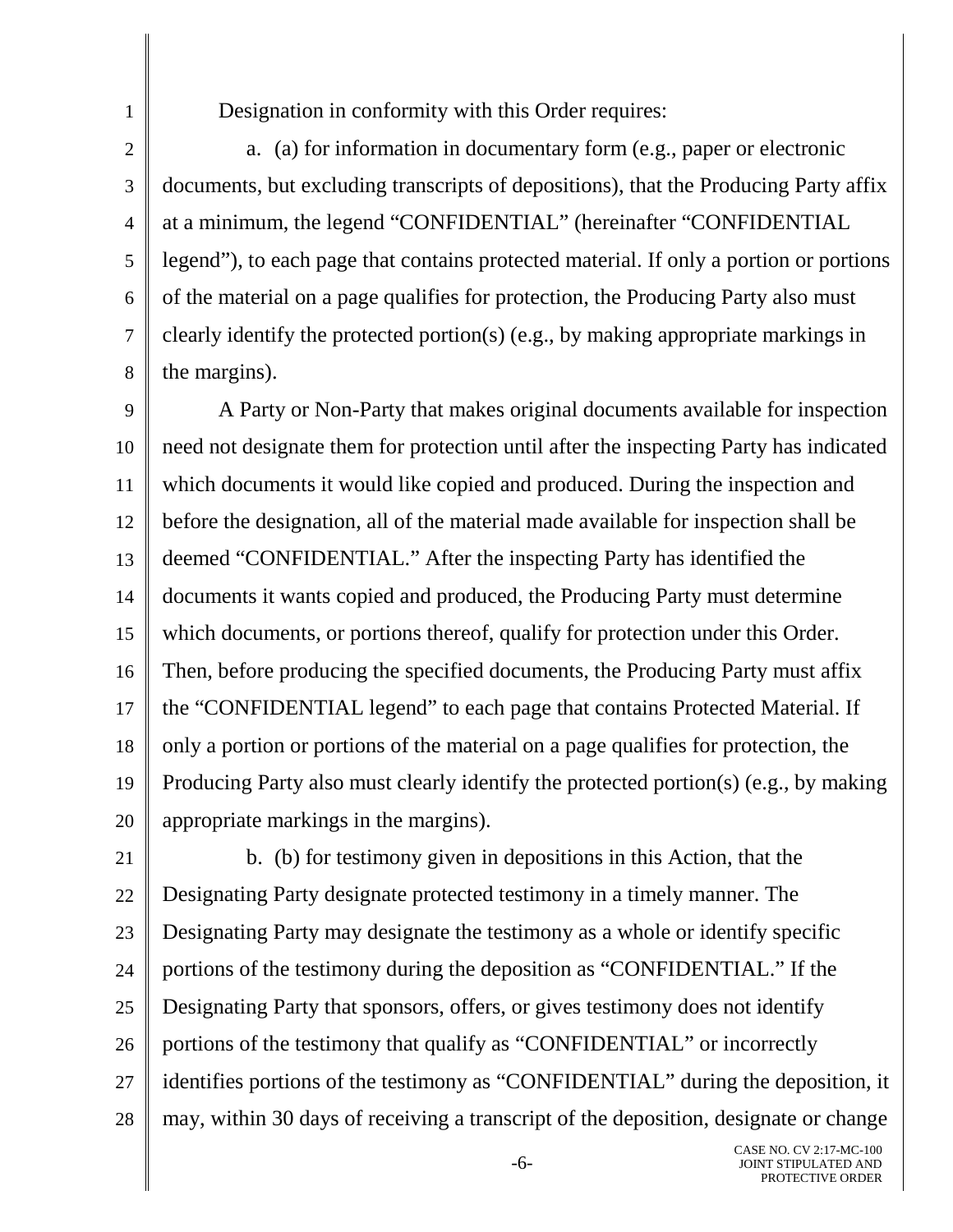the confidentiality designation of the transcript or portions thereof to identify the specific portions of the testimony as to which protection is sought.

3 4 5 6 7 8 c. (c) for information produced in some form other than documentary and for any other tangible items, that the Producing Party affix in a prominent place on the exterior of the container or containers in which the information is stored the legend "CONFIDENTIAL." If only a portion or portions of the information warrants protection, the Producing Party, to the extent practicable, shall identify the protected portion(s).

9 10 11 12 13 14 5.3 Inadvertent Failures to Designate. If timely corrected, an inadvertent failure to designate qualified information or items does not, standing alone, waive the Designating Party's right to secure protection under this Order for such material. Upon timely correction of a designation, the Receiving Party must make reasonable efforts to assure that the material is treated in accordance with the provisions of this Order.

15

1

2

## 6. CHALLENGING CONFIDENTIALITY DESIGNATIONS

16 17 18 6.1 Timing of Challenges. Any Party or Non-Party may challenge a designation of confidentiality at any time that is consistent with the Court's Scheduling Order.

19 20 6.2 Meet and Confer. The Challenging Party shall initiate the dispute resolution process under Local Rule 37-1 et seq.

21 22 23 24 25 26 27 28 6.3 The burden of persuasion in any such challenge proceeding shall be on the Designating Party. Frivolous challenges, and those made for an improper purpose (e.g., to harass or impose unnecessary expenses and burdens on other parties) may expose the Challenging Party to sanctions. Unless the Designating Party has waived or withdrawn the confidentiality designation, all parties shall continue to afford the material in question the level of protection to which it is entitled under the Producing Party's designation until the Court rules on the challenge.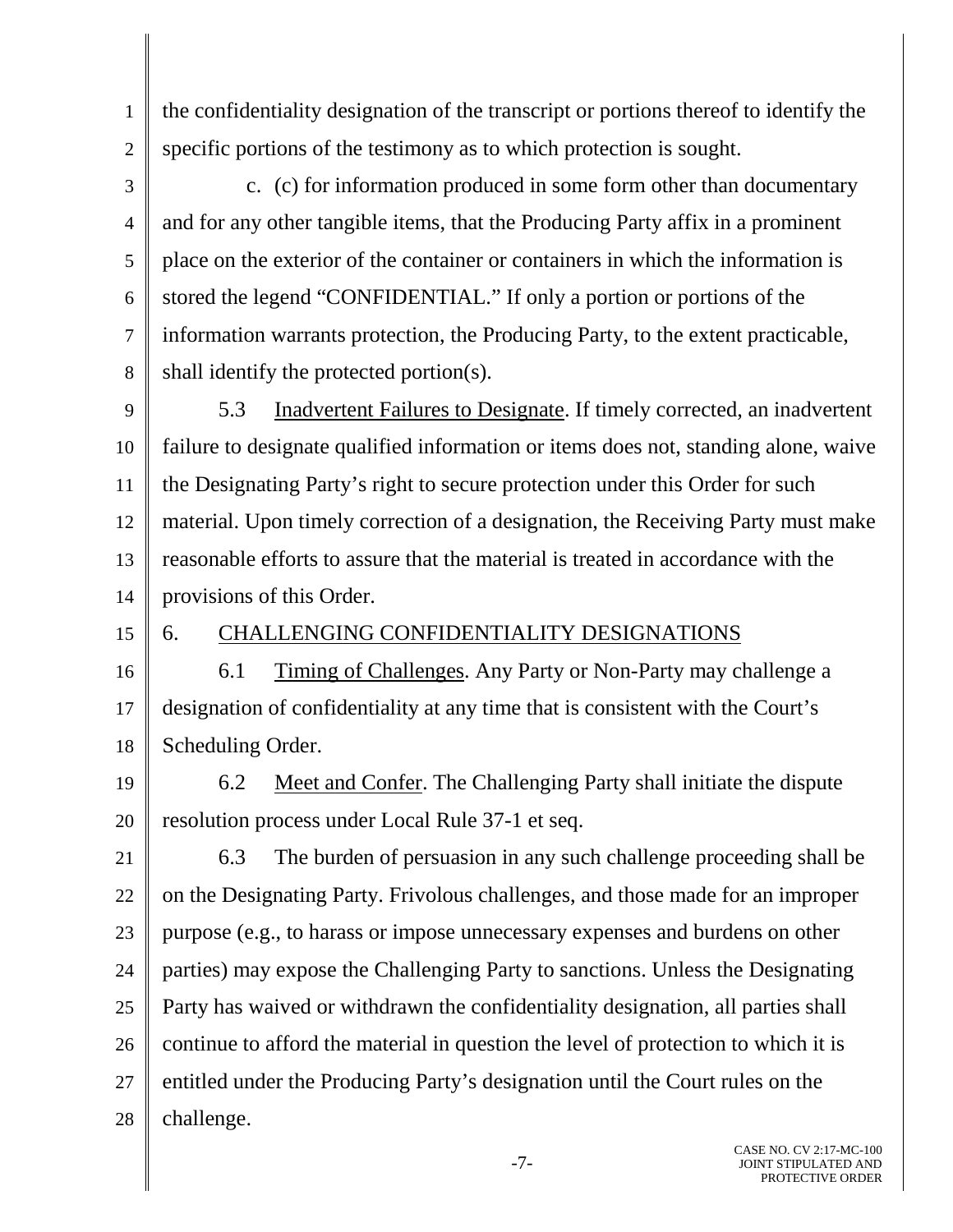1

24

25

# 7. ACCESS TO AND USE OF PROTECTED MATERIAL

2 3 4 5 6 7 8 7.1 Basic Principles. A Receiving Party may use Protected Material that is disclosed or produced by another Party or by a Non-Party in connection with this Action only for prosecuting, defending, or attempting to settle this Action or the Foreign Action. Such Protected Material may be disclosed only to the categories of persons and under the conditions described in this Order. When the Action has been terminated, a Receiving Party must comply with the provisions of Section 13 below.

9 10 11 Protected Material must be stored and maintained by a Receiving Party at a location and in a secure manner that ensures that access is limited to the persons authorized under this Order.

12 13 14 15 7.2 Disclosure of "CONFIDENTIAL" Information or Items. Unless otherwise ordered by the court or permitted in writing by the Designating Party, a Receiving Party may disclose any information or item designated "CONFIDENTIAL" only to:

16 17 18 (a) the Receiving Party's Outside Counsel of Record in this Action, as well as employees of said Outside Counsel of Record to whom it is reasonably necessary to disclose the information for this Action;

19 20 (b) the officers, directors, and employees (including House Counsel) of the Receiving Party to whom disclosure is reasonably necessary for this Action;

21 22 (c) Experts (as defined in this Order) of the Receiving Party to whom disclosure is reasonably necessary for this Action and who have signed the

23 "Acknowledgment and Agreement to Be Bound" (Exhibit A);

(d) the court and its personnel;

(e) court reporters and their staff;

26 27 28 (f) professional jury or trial consultants, mock jurors, and Professional Vendors to whom disclosure is reasonably necessary for this Action and who have signed the "Acknowledgment and Agreement to Be Bound" (Exhibit A);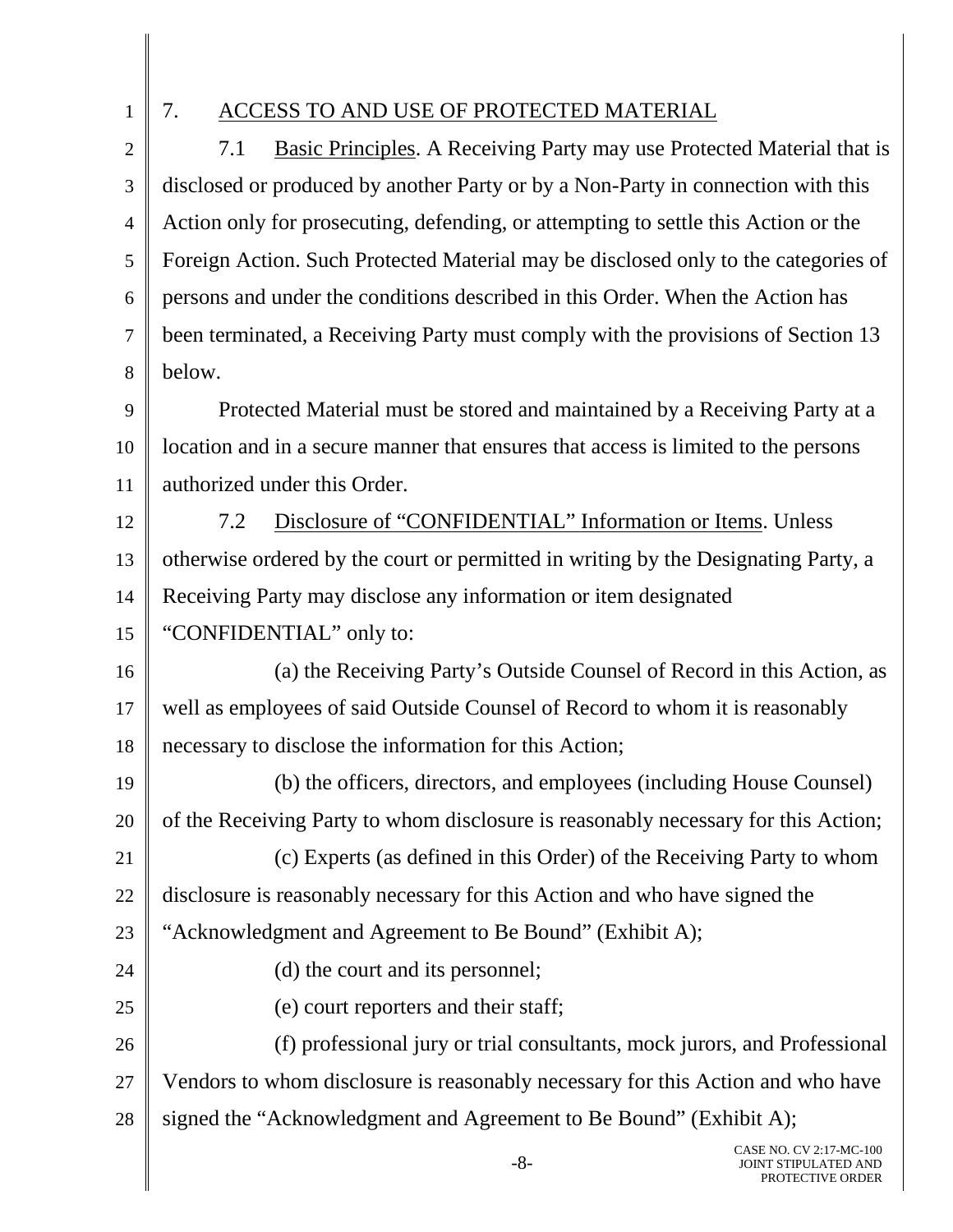1 2 (g) the author or recipient of a document containing the information or a custodian or other person who otherwise possessed or knew the information;

3 4 5 6 7 8 9 10 11 12 (h) during their depositions, witnesses, and attorneys for witnesses, in the Action to whom disclosure is reasonably necessary provided: (1) the deposing party requests that the witness sign the "Acknowledgment and Agreement to Be Bound" form attached as Exhibit A hereto; and (2) they will not be permitted to keep any confidential information unless they sign the "Acknowledgment and Agreement to Be Bound" attached as Exhibit A, unless otherwise agreed by the Designating Party or ordered by the court. Pages of transcribed deposition testimony or exhibits to depositions that reveal Protected Material may be separately bound by the court reporter and may not be disclosed to anyone except as permitted under this Protective Order; and

13 14 (i) any mediator or settlement officer, and their supporting personnel, mutually agreed upon by any of the parties engaged in settlement discussions.

#### 15 16 8. PROTECTED MATERIAL SUBPOENAED OR ORDERED PRODUCED IN OTHER LITIGATION

17 18 19 If a Party is served with a subpoena or a court order issued in other litigation that compels disclosure of any information or items designated in this Action as "CONFIDENTIAL," that Party must:

20 21 (a) promptly notify in writing the Designating Party. Such notification shall include a copy of the subpoena or court order unless prohibited by law;

22 23 24 25 (b) promptly notify in writing the party who caused the subpoena or order to issue in the other litigation that some or all of the material covered by the subpoena or order is subject to this Protective Order. Such notification shall include a copy of this Protective Order; and

26 27 (c) cooperate with respect to all reasonable procedures sought to be pursued by the Designating Party whose Protected Material may be affected.

28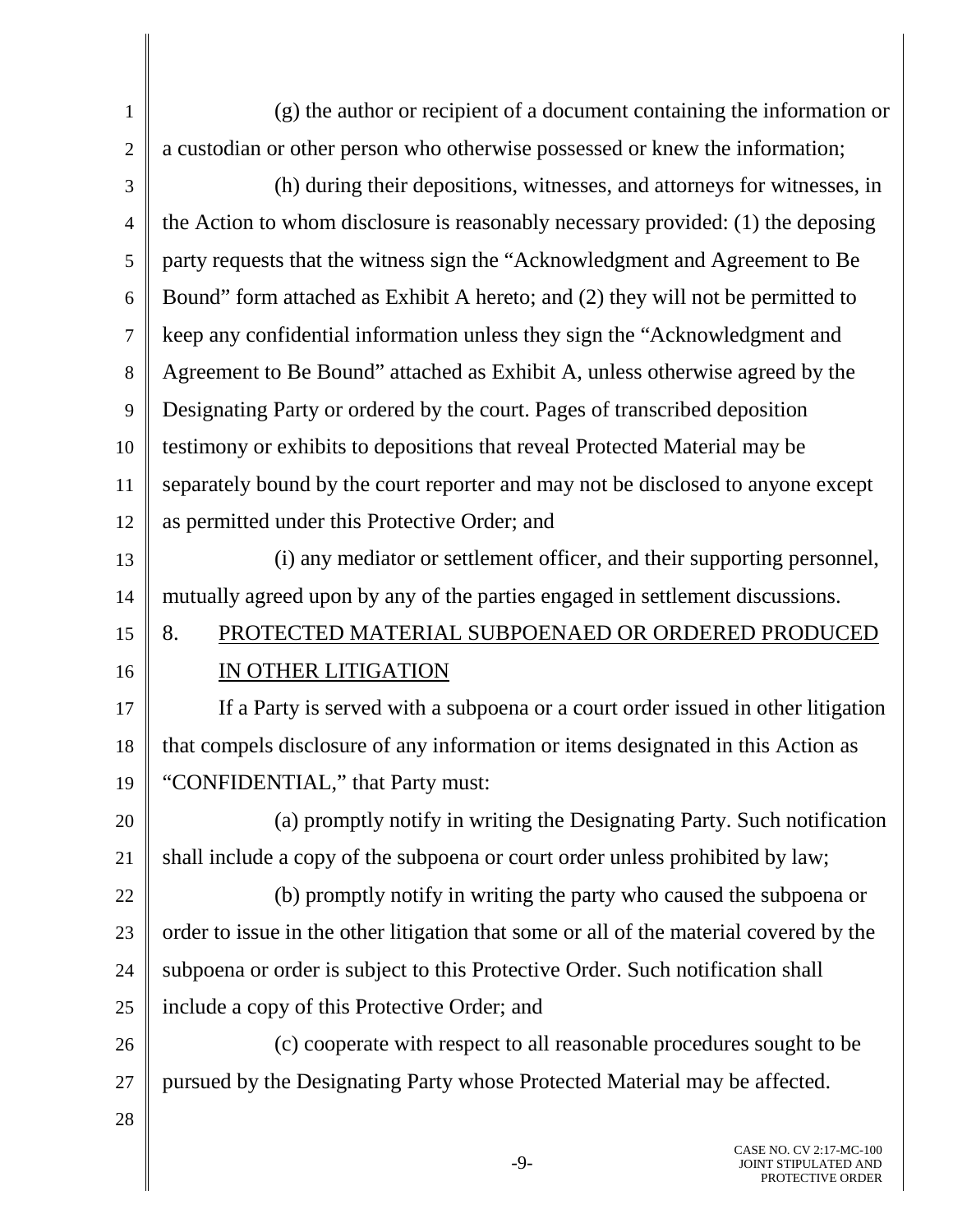1 2 3 4 5 6 7 8 9 10 11 12 13 14 15 16 17 18 19 20 21 22 23 24 25 26 27 28 If the Designating Party timely seeks a protective order, the Party served with the subpoena or court order shall not produce any information designated in this action as "CONFIDENTIAL" before a determination by the court from which the subpoena or order issued, unless the Party has obtained the Designating Party's permission, or unless otherwise required by the law or court order. The Designating Party shall bear the burden and expense of seeking protection in that court of its confidential material and nothing in these provisions should be construed as authorizing or encouraging a Receiving Party in this Action to disobey a lawful directive from another court. 9. A NON-PARTY'S PROTECTED MATERIAL SOUGHT TO BE PRODUCED IN THIS LITIGATION (a) The terms of this Order are applicable to information produced by a Non-Party in this Action and designated as "CONFIDENTIAL." Such information produced by Non-Parties in connection with this litigation is protected by the remedies and relief provided by this Order. Nothing in these provisions should be construed as prohibiting a Non-Party from seeking additional protections. (b) In the event that a Party is required, by a valid discovery request, to produce a Non-Party's confidential information in its possession, and the Party is subject to an agreement with the Non-Party not to produce the Non-Party's confidential information, then the Party shall: (1) promptly notify in writing the Requesting Party and the Non-Party that some or all of the information requested is subject to a confidentiality agreement with a Non-Party; (2) promptly provide the Non-Party with a copy of the Protective Order in this Action, the relevant discovery request(s), and a reasonably specific description of the information requested; and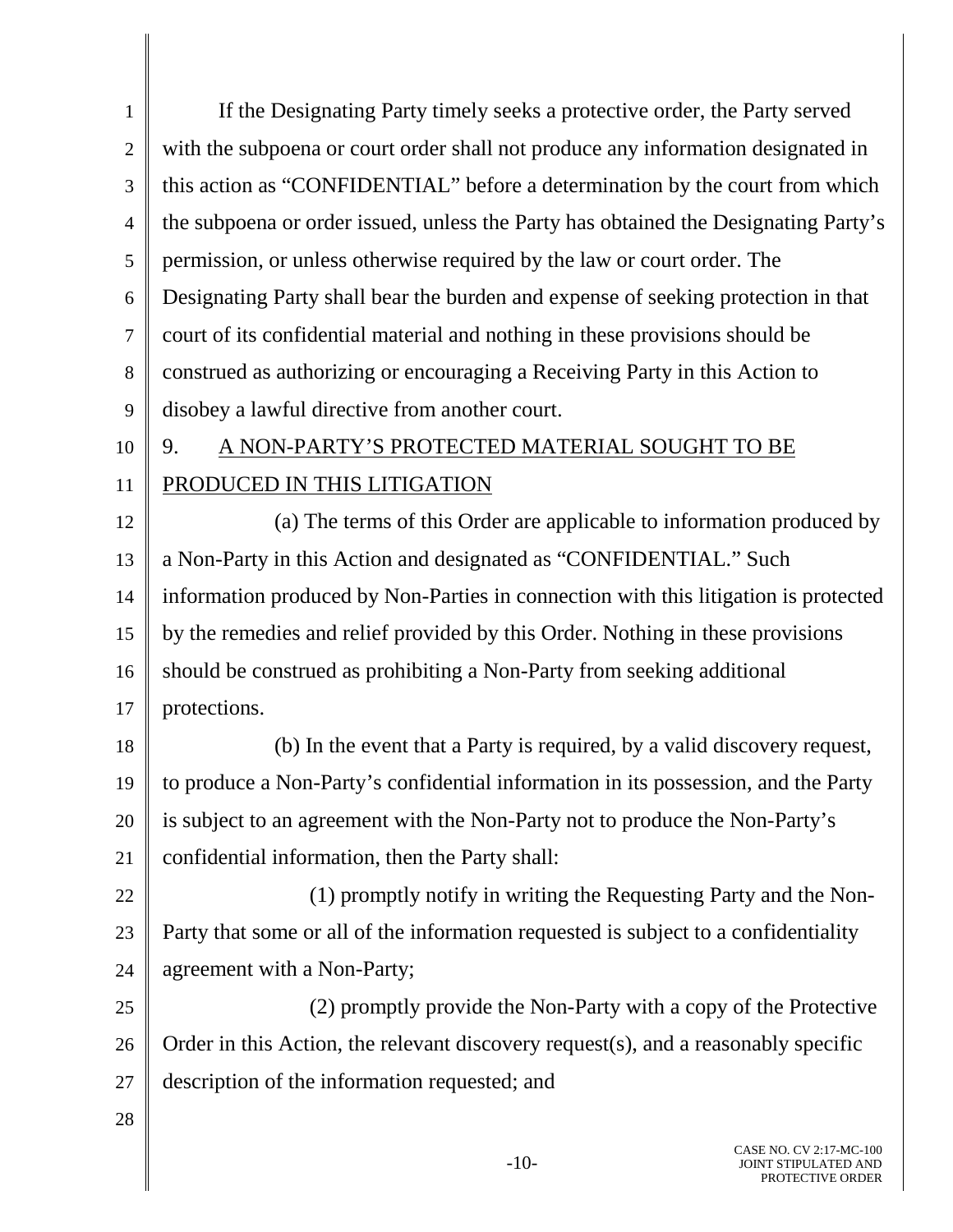(3) make the information requested available for inspection by the Non-Party, if requested.

3 4 5 6 7 8 9 10 11 12 13 14 15 16 (c) If a Non-Party represented by counsel fails to commence the process called for by Local Rules 45-1 and 37-1, et seq. within 14 days of receiving the notice and accompanying information or fails contemporaneously to notify the Receiving Party that it has done so, the Receiving Party may produce the Non-Party's confidential information responsive to the discovery request. If an unrepresented Non-Party fails to seek a protective order from this court within 14 days of receiving the notice and accompanying information, the Receiving Party may produce the Non-Party's confidential information responsive to the discovery request. If the Non-Party timely seeks a protective order, the Receiving Party shall not produce any information in its possession or control that is subject to the confidentiality agreement with the Non-Party before a determination by the court unless otherwise required by the law or court order. Absent a court order to the contrary, the Non-Party shall bear the burden and expense of seeking protection in this court of its Protected Material.

17

1

2

# 10. UNAUTHORIZED DISCLOSURE OF PROTECTED MATERIAL

18 19 20 21 22 23 24 25 26 If a Receiving Party learns that, by inadvertence or otherwise, it has disclosed Protected Material to any person or in any circumstance not authorized under this Protective Order, the Receiving Party must immediately (a) notify in writing the Designating Party of the unauthorized disclosures, (b) use its best efforts to retrieve all unauthorized copies of the Protected Material, (c) inform the person or persons to whom unauthorized disclosures were made of all the terms of this Order, and (d) request such person or persons to execute the "Acknowledgment and Agreement to Be Bound" that is attached hereto as Exhibit A.

- 27
- 28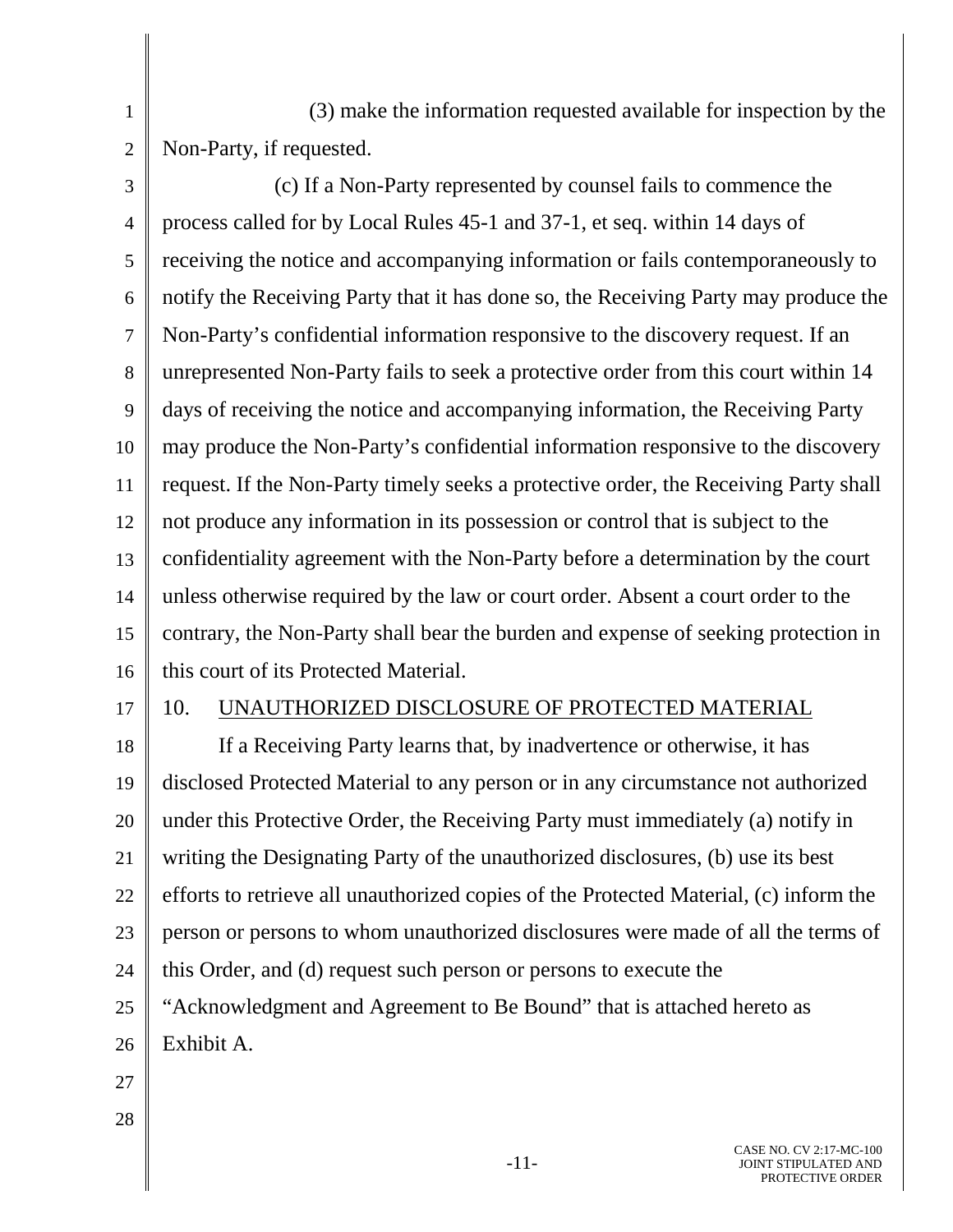1

2

# 11. INADVERTENT PRODUCTION OF PRIVILEGED OR OTHERWISE PROTECTED MATERIAL

3 4 5 6 7 8 9 10 11 12 When a Producing Party gives notice to Receiving Parties that certain inadvertently produced material is subject to a claim of privilege or other protection, the obligations of the Receiving Parties are those set forth in Federal Rule of Civil Procedure  $26(b)(5)(B)$ . This provision is not intended to modify whatever procedure may be established in an e-discovery order that provides for production without prior privilege review. Pursuant to Federal Rule of Evidence 502(d) and (e), insofar as the parties reach an agreement on the effect of disclosure of a communication or information covered by the attorney-client privilege or work product protection, the parties may incorporate their agreement into this Protective Order.

13

# 12. MISCELLANEOUS

14 15 12.1 Right to Further Relief. Nothing in this Order abridges the right of any person to seek its modification by the Court in the future.

16 17 18 19 20 12.2 Right to Assert Other Objections. No Party waives any right it otherwise would have to object to disclosing or producing any information or item on any ground not addressed in this Protective Order. Similarly, no Party waives any right to object on any ground to use in evidence of any of the material covered by this Protective Order.

21 22 23 24 25 26 12.3 Filing Protected Material. A Party that seeks to file under seal any Protected Material must comply with Civil Local Rule 79-5 and with any pertinent orders of the assigned District Judge and Magistrate Judge. If a Party's request to file Protected Material under seal is denied by the court, then the Receiving Party may file the information in the public record unless otherwise instructed by the court.

- 27
- 28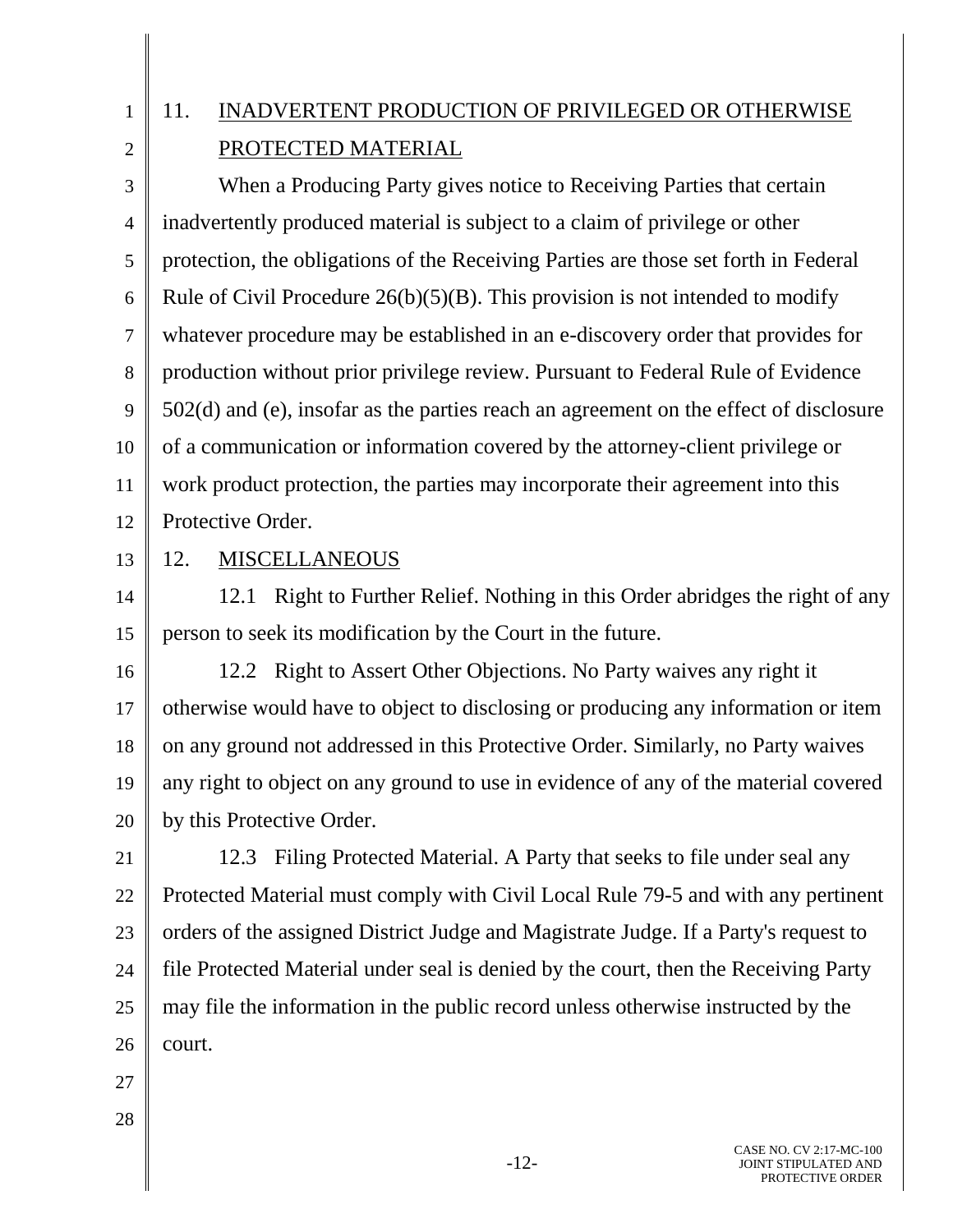1

28

## 13. FINAL DISPOSITION

2 3 4 5 6 7 8 9 10 11 12 13 14 15 16 17 18 19 20 21 22 23 24 25 26 27 After the final disposition of this Action, as defined in Section 4, within 60 days of a written request by the Designating Party, each Receiving Party must return all Protected Material to the Producing Party or destroy such material. As used in this subdivision, "all Protected Material" includes all copies, abstracts, compilations, summaries, and any other format reproducing or capturing any of the Protected Material. Whether the Protected Material is returned or destroyed, the Receiving Party must submit a written certification to the Producing Party (and, if not the same person or entity, to the Designating Party) by the 60 day deadline that (1) identifies (by category, where appropriate) all the Protected Material that was returned or destroyed and (2) affirms that the Receiving Party has not retained any copies, abstracts, compilations, summaries or any other format reproducing or capturing any of the Protected Material. Notwithstanding this provision, Counsel are entitled to retain an archival copy of all pleadings, motion papers, trial, deposition, and hearing transcripts, legal memoranda, correspondence, deposition and trial exhibits, expert reports, attorney work product, and consultant and expert work product, even if such materials contain Protected Material. Any such archival copies that contain or constitute Protected Material remain subject to this Protective Order as set forth in Section 4. 14. Any violation of this Order may be punished by any and all appropriate measures including, without limitation, contempt proceedings and/or monetary sanctions. STIPULATED and AGREED to as of the dates indicated below. Dated: November 29, 2017 Daar & Newman PC  $\text{By:}\_\_\_\_\_S/\$  Jeffery Daar Attorneys for Applicant, South Pacific Petroleum Corporation

-13-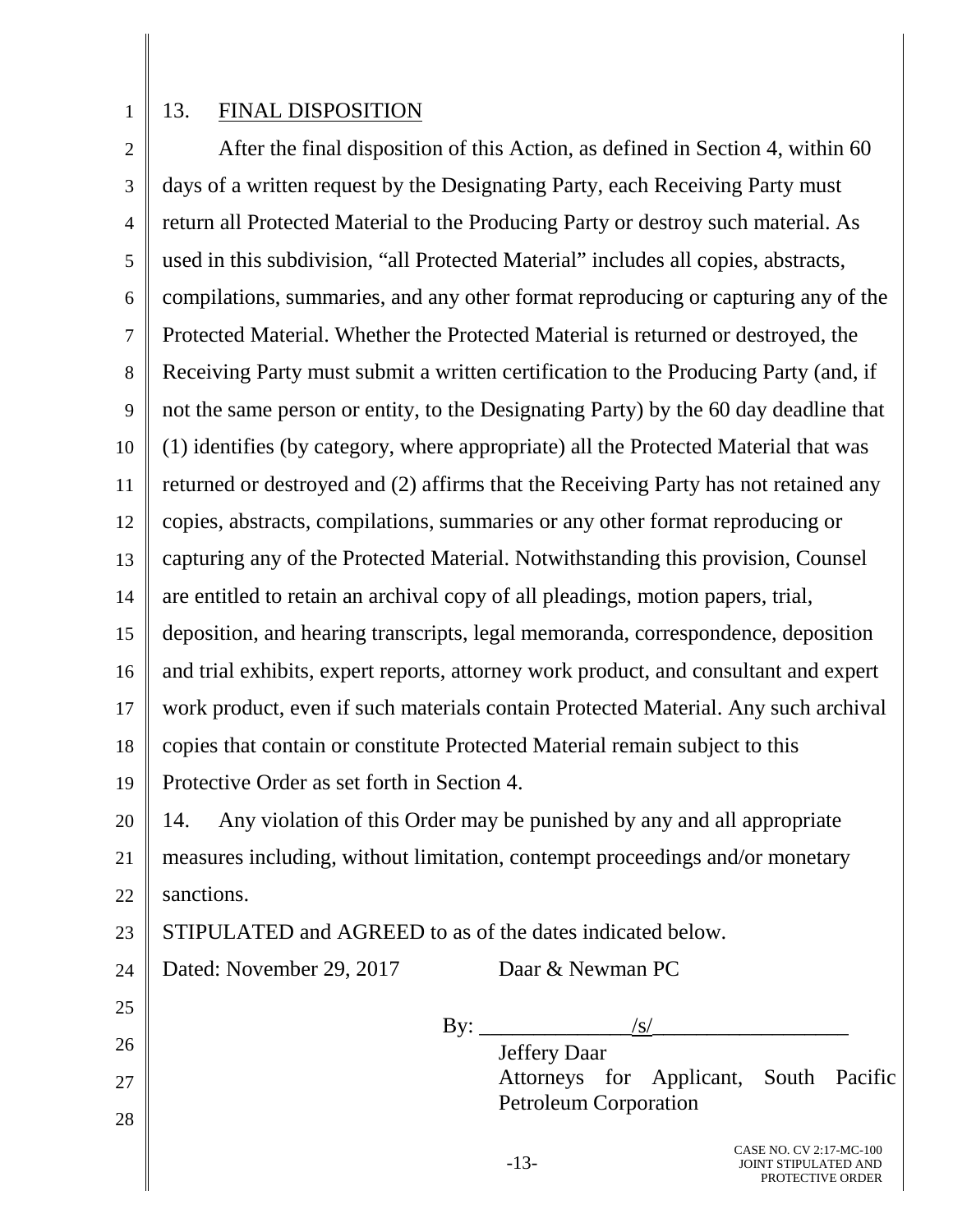| $\mathbf{1}$ | Dated: November 29, 2017<br><b>CROWELL &amp; MORING LLP</b>                   |
|--------------|-------------------------------------------------------------------------------|
| $\mathbf{2}$ |                                                                               |
| 3            | By: $\frac{ s }{\sqrt{ s }}$<br>Raija J. Horstman                             |
| 4            | Attorneys for Third Party, Richard B.C. Lee                                   |
| 5            |                                                                               |
| 6            | <b>ORDER</b>                                                                  |
| $\tau$       | PURSUANT TO STIPULATION OF THE PARTIES AND GOOD CAUSE                         |
| 8            | THEREFOR, IT IS SO ORDERED.                                                   |
| 9            |                                                                               |
| 10           | DATED: November 30, 2017                                                      |
| 11           |                                                                               |
| 12           | $\sqrt{s/2}$                                                                  |
| 13           | Honorable Jacqueline Chooljian<br>United States Magistrate Judge              |
| 14           |                                                                               |
| 15           |                                                                               |
| 16           |                                                                               |
| 17           |                                                                               |
| 18           |                                                                               |
| 19<br>20     |                                                                               |
| 21           |                                                                               |
| 22           |                                                                               |
| 23           |                                                                               |
| 24           |                                                                               |
| 25           |                                                                               |
| 26           |                                                                               |
| 27           |                                                                               |
| 28           |                                                                               |
|              | CASE NO. CV 2:17-MC-100<br>$-14-$<br>JOINT STIPULATED AND<br>PROTECTIVE ORDER |

Ι